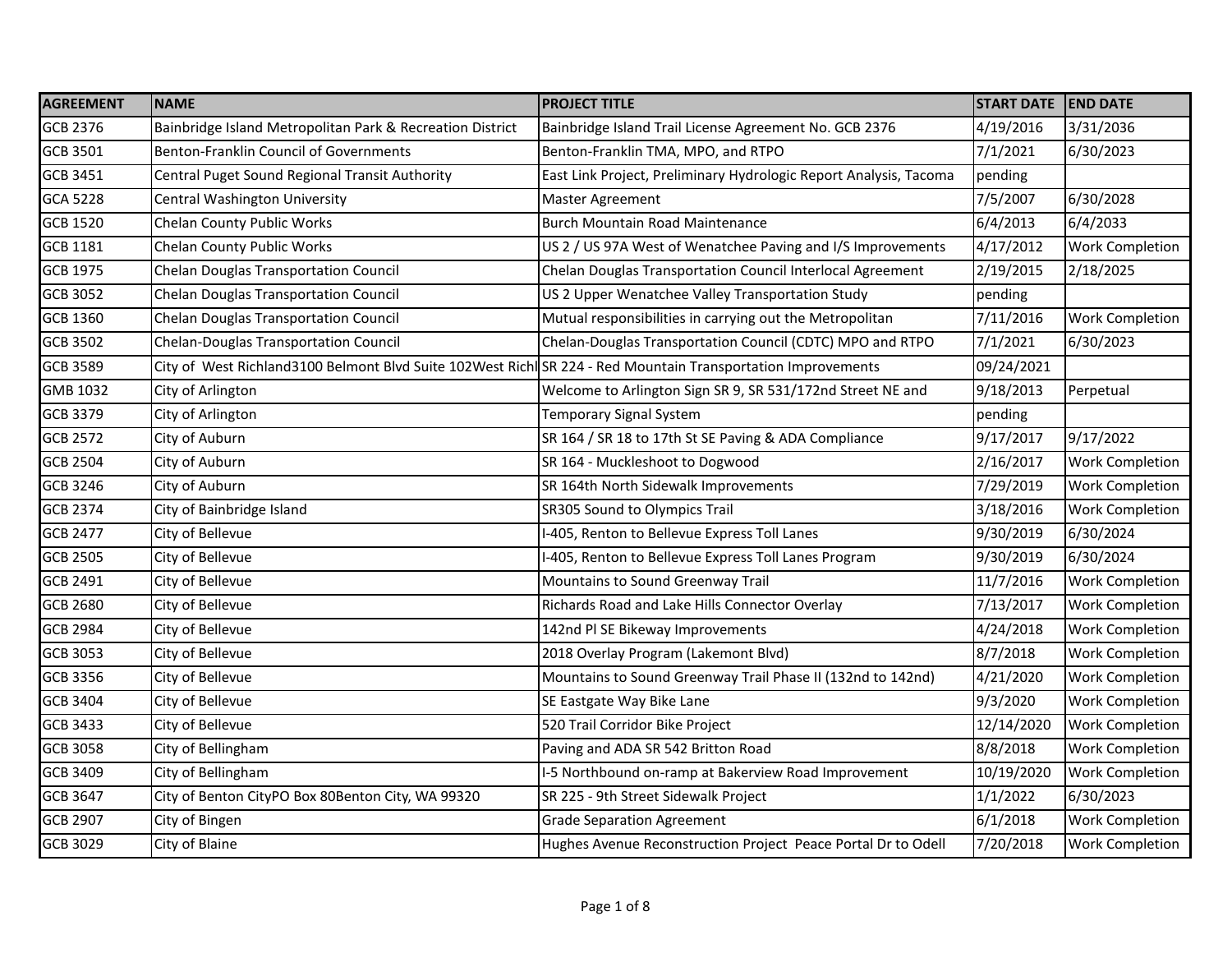| <b>GCB 2509</b> | City of Bonney Lake                           | SR410 / 204th                                                       | 1/5/2017   | <b>Work Completion</b> |
|-----------------|-----------------------------------------------|---------------------------------------------------------------------|------------|------------------------|
| <b>GCB 1881</b> | City of Bothell                               | North Creek Trail Improvements, Phase                               | 5/23/2014  | <b>Work Completion</b> |
| GCB 3026        | City of Bothell                               | SR 522 Stage 3 Improvements                                         | 7/30/2018  | <b>Work Completion</b> |
| <b>GCB 3456</b> | City of Bothell                               | NE 160th Overlay                                                    | 3/4/2021   | Work Completion        |
| GMB 1196        | City of Camas616 NE 4th AveCamas, WA 98607    | Maintenance of Rectangular Rapid Flashing Beacons                   | 03/24/2022 | Perpetual              |
| <b>GCB 3312</b> | City of Carnation                             | Tolt Avenue Central Business District Improvements                  | 1/22/2020  | <b>Work Completion</b> |
| <b>GCB 3483</b> | City of Centralia                             | SR 507/Noble Ln to First St Including Couplet with Exceptions - ADA | 4/29/2021  | 12/31/2022             |
| <b>GCB 1989</b> | City of Centralia                             | <b>Regional Decant facility</b>                                     | 6/30/2017  | 6/30/2045              |
| <b>GCB 2960</b> | City of Clyde Hill (City of Medina)           | 84th Avenue NE Improvements - Phase II                              | pending    |                        |
| <b>GCB 2992</b> | City of Colfax                                | Engineering analysis of Colfax Bridges                              | pending    |                        |
| <b>GCB 3214</b> | City of Covington                             | SR 516 and 204th intersection widening/improvements and traffic     | 4/26/2019  | <b>Work Completion</b> |
| <b>GCB 3411</b> | City of Covington                             | Covington Connector                                                 | 12/9/2016  | <b>Work Completion</b> |
| <b>GCB 2959</b> | City of Des Moines                            | Barnes Creek Fish Passage                                           | 4/25/2018  | 4/25/2023              |
| <b>GCB 1579</b> | City of Duvall                                | SR 203 Coe Clemons Creek - Chronic Environmental Deficiency         | 8/4/2014   | <b>Work Completion</b> |
| GCB 3304        | City of East Wenatchee                        |                                                                     | pending    |                        |
| <b>GCB 3560</b> | City of Edgewood                              | SR 161 & Emerald St. Signal Improvements                            | 8/10/2021  | 8/10/2022              |
| <b>GCB 3315</b> | City of Edgewood                              | <b>Interlocal Funding Agreement</b>                                 | 9/20/2021  | 12/31/2037             |
| GMB 1122        | City of Edmonds                               | City of Edmonds Gateway Sign                                        | 1/2/2018   | Perpetual              |
| <b>GCB 3406</b> | City of Edmonds                               | Edmonds Pedestrian Enhancement Project                              | 9/8/2020   | <b>Work Completion</b> |
| <b>GCB 3677</b> | City of Edmonds121 5th Ave NEdmonds, WA 98020 | <b>Creative District Signs</b>                                      | 04/11/2022 | 08/31/2022             |
| GMB 1165        | City of Everett                               | City Bridge emergency repair                                        | 3/12/2020  | Perpetual              |
| <b>GCB 3289</b> | City of Federal Way                           | South Dash Point Road Gap                                           | 11/13/2019 | <b>Work Completion</b> |
| <b>GCB 3359</b> | City of Federal Way                           | <b>Adaptive Signals</b>                                             | 10/3/2019  | <b>Work Completion</b> |
| <b>GCB 3462</b> | City of Federal Way                           | Dash Point Road/47th Avenue Roundabout                              | 2/26/2020  | <b>Work Completion</b> |
| <b>GCB 3481</b> | City of Federal Way                           | Pacific Highway Nonmotorized Trail                                  | 9/14/2020  | <b>Work Completion</b> |
| <b>GCB 2196</b> | City of Ferndale                              | I-5 NB Nooksack River Bridge to Blaine Paving                       | 10/27/2015 | <b>Work Completion</b> |
| <b>GCB 2982</b> | City of Ferndale                              | I-5 NB Ramps/Portal Way                                             | pending    |                        |
| <b>GCB 3123</b> | City of Fife                                  | North segment of SR 167 Completion Project                          | 4/16/2019  | 6/30/2026              |
| <b>GCB 1029</b> | City of Fife                                  | I-5 Portland Avenue to Port of Tacoma Road - NB HOV                 | 1/28/2013  | <b>Work Completion</b> |
| <b>GCB 2930</b> | City of Fife                                  | SR 99 Stormwater and Pedestrian Improvements                        | 3/2/2018   | <b>Work Completion</b> |
| <b>GCB 2942</b> | City of Fife                                  | Port of Tacoma Road Interchange                                     | 3/6/2018   | <b>Work Completion</b> |
| GMB 1014        | City of Issaquah                              | I-90, Issaquah Highlands Parcel 2 Storm Outfall - City Project      | 10/25/2011 | Perpetual              |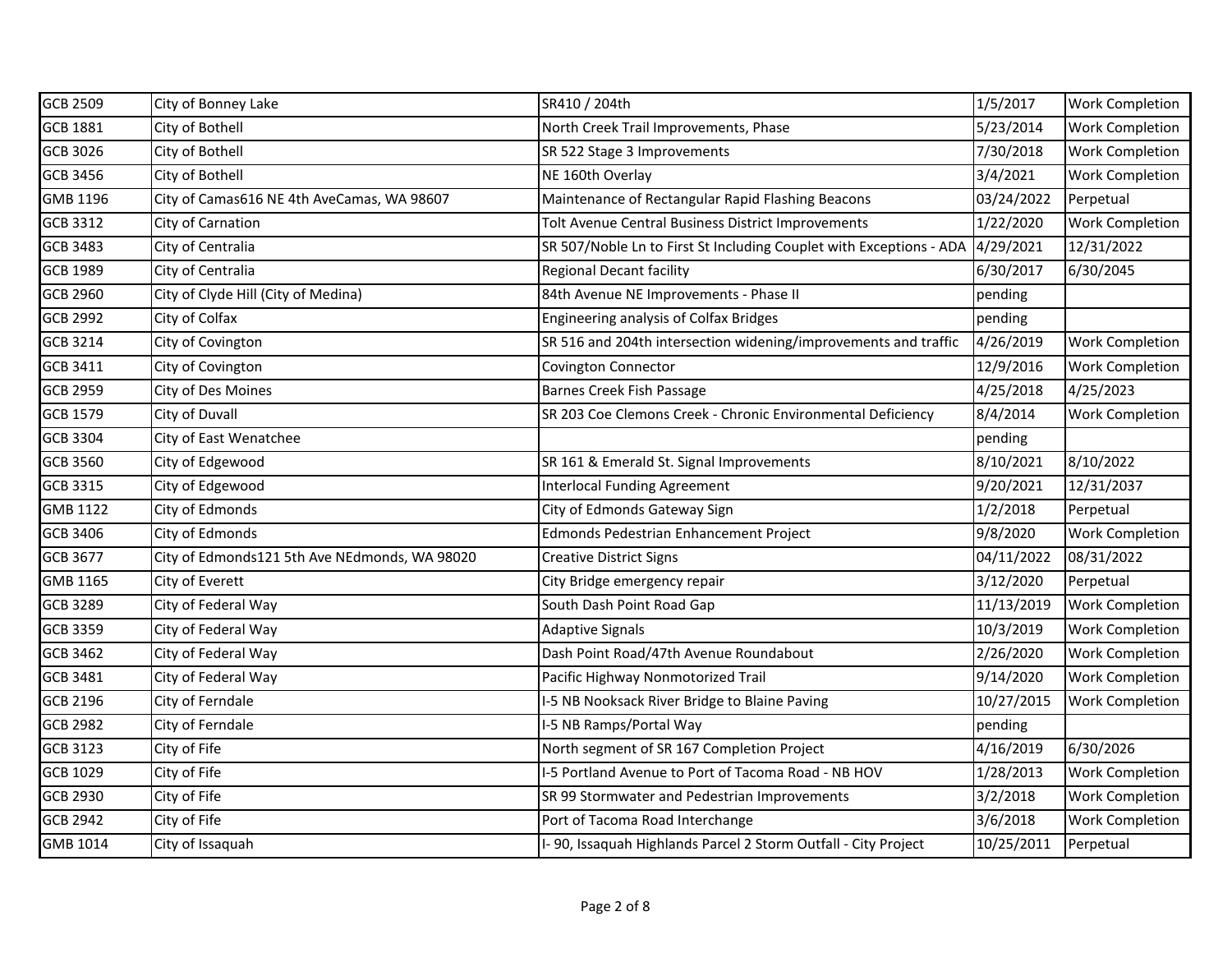| <b>GCB 3310</b> | City of Issaquah          |                                                                           | pending    |                        |
|-----------------|---------------------------|---------------------------------------------------------------------------|------------|------------------------|
| <b>GCB 3138</b> | City of Kennewick         | US 395 - Ridgeline Drive Intersection Improvement - Construct             | 9/8/2020   | 12/31/2023             |
| GCB 3093        | City of Kent              | Interlocal Funding Agreement Between WSDOT and the City of Kent 11/5/2019 |            | 12/31/2025             |
| <b>GCB 2393</b> | City of Kent              | South 224th Street Bridge                                                 | 12/9/2016  | Work Completion        |
| <b>GCB 2452</b> | City of Kent              | SR 515 (108th Ave SE) / SE 208th Intersection Improvement                 | 8/24/2016  | Work Completion        |
| GCB 2662        | City of Kent              | South 212th Street/WAY Overlay                                            | 7/6/2017   | <b>Work Completion</b> |
| <b>GCB 3360</b> | City of Kent              | SR 516 and 4th Ave S Roundabout                                           | 8/7/2019   | Work Completion        |
| <b>GCB 2581</b> | City of Kirkland          | 2017 Street Overlay (NE 70th/72nd Pl)                                     | 6/6/2017   | Work Completion        |
| <b>GCB 3548</b> | City of Kirkland          | 116th Ave NE Southbound Right Turn Lane to NE 124th Street                | 7/21/2021  | <b>Work Completion</b> |
| <b>GCB 1928</b> | City of Lacey             | <b>Golf Club Road Extension</b>                                           | 10/27/2014 | <b>Work Completion</b> |
| <b>GCB 2948</b> | City of Lake Forest Park  | SR 522 / SR 104 Red Light Camera                                          | 3/9/2018   | Work Completion        |
| <b>GCB 2263</b> | City of Lakewood          | I-5 / Bridgeport way signal improvement                                   | 9/22/2015  | <b>Work Completion</b> |
| <b>GCB 3251</b> | City of Lakewood          | Olympic Region Traffic Management Center Communications                   | pending    |                        |
| <b>GCB 3211</b> | City of Liberty Lake      | I-90 Barker to Harvard                                                    | 1/22/2020  | 6/30/2023              |
| <b>GCB 3287</b> | City of Lynnwood          | SR 524 Widening/Improvement Project                                       | 9/15/2019  | <b>Work Completion</b> |
| GMB 1090        | City of Lynnwood          | General Operations and Maintenance Agreement - City of                    | pending    |                        |
| <b>GCB 2996</b> | City of Maple Valley      | SR 516 at 218th Ave SE Intersection Improvement                           | 5/24/2018  | <b>Work Completion</b> |
| GCB 3137        | City of Maple Valley      | SR 169 Phase I Improvements (240th - Witte)                               | pending    |                        |
| <b>GCB 3296</b> | City of Marysville        | SR 529/1st Bypass                                                         | pending    |                        |
| <b>GCB 3380</b> | City of Marysville        | <b>Centennial Trail Connector</b>                                         | pending    |                        |
| GMB 1147        | City of Medina            | 520 Trail - City to Install Fence along two sections of 520 trail. City   | 8/14/2019  | Perpetual              |
| <b>GCB 3011</b> | City of Mercer Island     | Mercer Island 2018 Asphalt Overlays                                       | 6/20/2018  | Work Completion        |
| <b>GCB 3382</b> | City of Mercer Island     | <b>West Mercer Way Trail Crossings</b>                                    | 7/20/2020  | Work Completion        |
| GMB 1967        | City of Mount Vernon      | Beautification of I-5/Kincaid Interchange retaining wall                  | 3/31/2015  | Perpetual              |
| <b>GCB 3070</b> | City of Mount Vernon      | COLLEGE WAY (SR 538) WIDENING                                             | 8/30/2018  | <b>Work Completion</b> |
| <b>GCB 2957</b> | City of Mountlake Terrace | Main Street Revitalization Project-236th St SW                            | pending    |                        |
| GCB 3118        | City of Mountlake Terrace | 220th Adaptive Signal Installation                                        | pending    |                        |
| <b>GCB 2472</b> | City of North Bend        | Bendigo Blvd and Park St Improvements                                     | 10/6/2016  | <b>Work Completion</b> |
| <b>GCB 1049</b> | City of Pacific           | Stewart Rd. / Thornton Ave. Improvements                                  | 5/5/2014   | Work Completion        |
| <b>GCB 3353</b> | City of Poulsbo           | Johnson Parkway Roundabout                                                | 4/17/2020  | 4/17/2023              |
| <b>GCB 1870</b> | City of Redmond           | NE 40th Street Improvements                                               | 8/27/2014  | Work Completion        |
| <b>GCB 2441</b> | City of Redmond           | NE 51st / 148th Ave NE Pavement Preservation                              | 6/30/2016  | Work Completion        |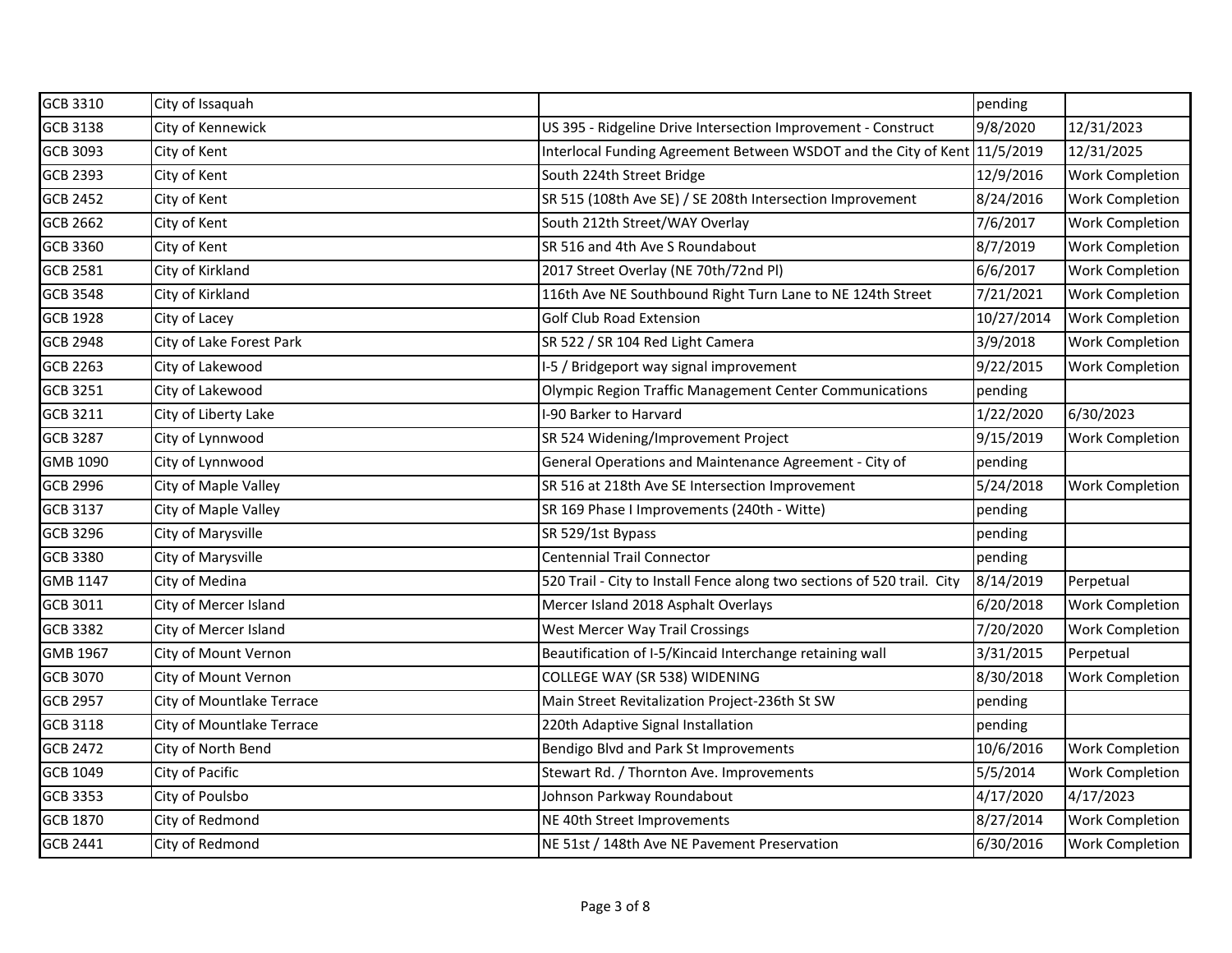| <b>GCB 2733</b> | City of Redmond  | SR202 - Redmond Safe Routes to School                                        | 9/6/2017   | <b>Work Completion</b> |
|-----------------|------------------|------------------------------------------------------------------------------|------------|------------------------|
| <b>GCB 2976</b> | City of Redmond  | NE 40th/51st Ramp Modification                                               | 4/24/2018  | <b>Work Completion</b> |
| GCB 3215        | City of Redmond  | NE 51st Street Improvements                                                  | 7/10/2019  | <b>Work Completion</b> |
| <b>GCB 3309</b> | City of Redmond  | SR 520 Trail Grade Separation at 40th St.                                    | 1/13/2020  | <b>Work Completion</b> |
| <b>GCB 3535</b> | City of Redmond  | SR 202 and East Lake Sammamish Parkway Intersection                          | 7/6/2021   | <b>Work Completion</b> |
| GCA 4894        | City of Renton   | Springbrook Creek Wetland and Habitat Mitigation Bank                        | 08/10/2006 | 05/09/2022             |
| <b>GCB 3593</b> | City of Renton   | Safe Routes to Transit Oaksdale HAWK Signal                                  | 9/30/2021  | 12/31/2022             |
| <b>GCB 2433</b> | City of Renton   | I-405, Renton to Bellevue Widening and Express Toll Lanes Project            | 3/11/2019  | <b>Work Completion</b> |
| GCB 3066        | City of Renton   | 405 Renton to Bellevue Corridor Widening and Express Toll Lane               | 4/22/2019  | <b>Work Completion</b> |
| <b>GCB 3365</b> | City of Renton   | Rainier Avenue Phase 4                                                       | 10/23/2019 | <b>Work Completion</b> |
| GMB 1187        | City of Richland | SR 240 Village Parkway                                                       | pending    |                        |
| GCB 3563        | City of SeaTac   | SR 509 Project Extension S. 208th Street Connector Improvement               | 2/9/2022   | 12/31/2024             |
| <b>GCB 3661</b> | City of SeaTac   | SR 509 Project Extension S. 216th Street Connector Improvements Pr03/18/2022 |            | 12/31/2024             |
| <b>GCB 3025</b> | City of SeaTac   | 2018 Street Overlay - Military Road S                                        | 8/16/2018  | <b>Work Completion</b> |
| GCB 3530        | City of Seattle  | 6th & James Signal Timing                                                    | 2/18/2020  | 6/30/2022              |
| <b>GCB 3549</b> | City of Seattle  | 125th St Transit Stop                                                        | 3/22/2021  | 8/10/2022              |
| GCA 5739        | City of Seattle  | Project Services Agreement (PSA)                                             | 9/5/2008   | 12/31/2022             |
| <b>GCB 1715</b> | City of Seattle  | Washington State Department of Transportation and City of Seattle 9/1/2014   |            | 12/31/2022             |
| <b>GCB 3461</b> | City of Seattle  | Melrose                                                                      | 7/20/2021  | 4/30/2023              |
| GCB 3641        | City of Seattle  | MICMA ITS Improvements                                                       | 12/7/2021  | 6/7/2023               |
| GCB 1308        | City of Seattle  | Alaskan Way Surface Street Reconstruction - South King Street to             | 4/11/2013  | 6/30/2024              |
| <b>GCB 3298</b> | City of Seattle  | Memorandum of Agreement Between City of Seattle and                          | 12/17/2019 | 6/30/2024              |
| GCB 2762        | City of Seattle  | Agreement No. GCB 2762                                                       | 5/1/2017   | 10/31/2025             |
| <b>GCB 1895</b> | City of Seattle  | SR 520, I-5 to Medina: Bridge Replacement and HOV Project                    | 9/3/2015   | 12/31/2025             |
| <b>UTB 1408</b> | City of Seattle  | SR 520/Portage Bay Bridge Utility Agreement for Conceptual Design 5/3/2021   |            | 5/3/2026               |
| GCA 6486        | City of Seattle  | Alaskan Way Viaduct Property, Environmental Remediation, Design              | 5/23/2011  | 06/30/2023             |
| GMB 1094        | City of Seattle  | SR 520, City of Seattle Maintenance Agreement                                | 5/17/2019  | Perpetual              |
| GCA 6366        | City of Seattle  | Alaskan Way Viaduct and Seawall Replacement Program Bored                    | 10/24/2009 | <b>Work Completion</b> |
| <b>GCB 1576</b> | City of Seattle  | SR 520, I-5 to Medina: Bridge Replacement and HOV Project /                  | 11/25/2013 | <b>Work Completion</b> |
| <b>GCB 1798</b> | City of Seattle  | SR 520, I-5 to Medina: Bridge Replacement and HOV Project                    | 3/31/2014  | <b>Work Completion</b> |
| <b>GCB 2963</b> | City of Seattle  | Bicycle Master Plan (BMP) Implementation - Dearborn Bike Track               | 4/20/2018  | <b>Work Completion</b> |
| GCB 3242        | City of Seattle  | NE 70th - 71st Street Bridge Pedestrian/Bicycle Improvements                 | 7/24/2019  | <b>Work Completion</b> |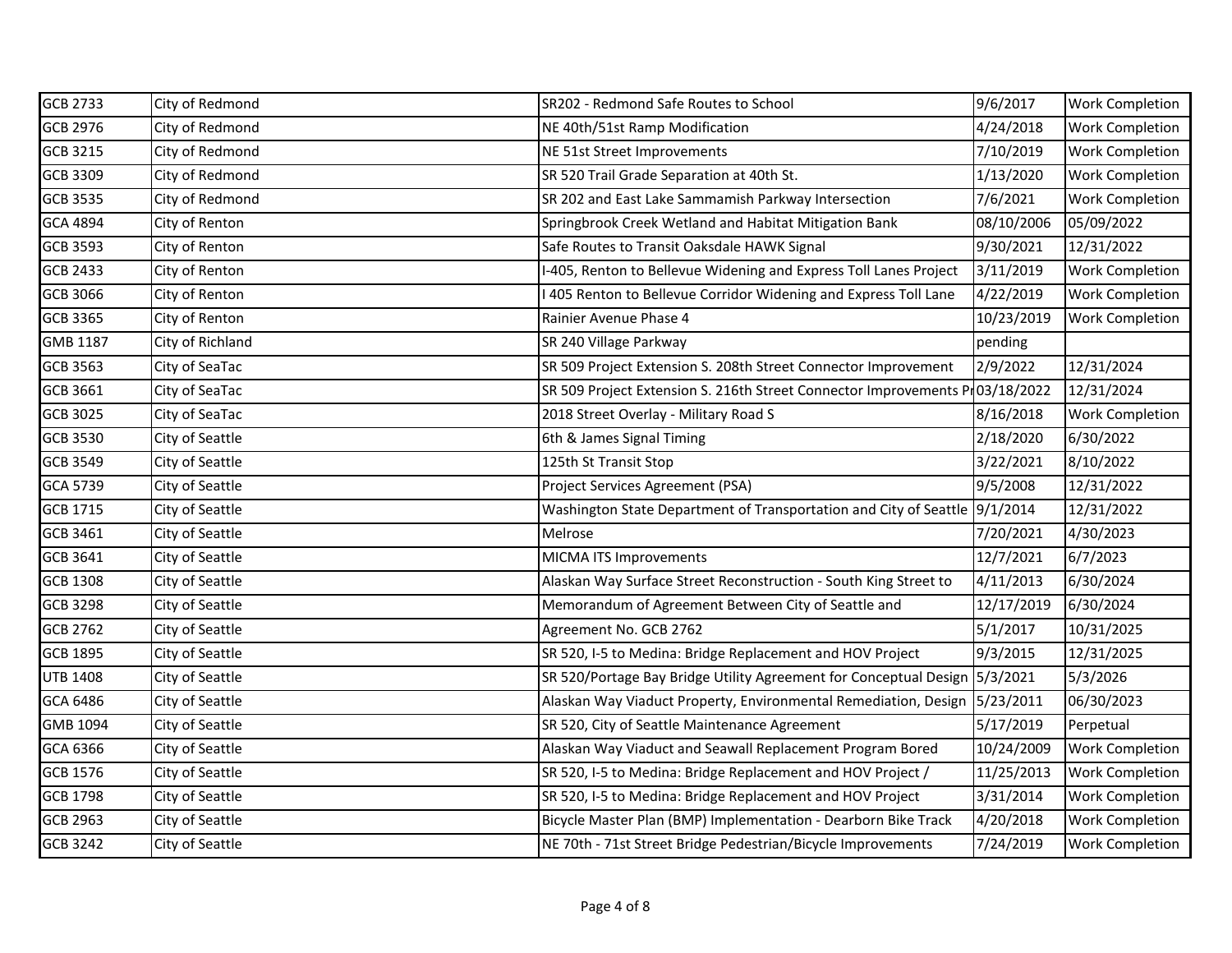| GCB 3274        | City of Seattle             | Northgate Pedestrian Bridge                                    | 3/27/2017  | <b>Work Completion</b> |
|-----------------|-----------------------------|----------------------------------------------------------------|------------|------------------------|
| GCB 3368        | City of Seattle             | Rainier Avenue Foot Path Paving                                | 4/6/2020   | <b>Work Completion</b> |
| <b>GCB 3377</b> | City of Seattle             | <b>MLK Connector Trail</b>                                     | 6/15/2020  | <b>Work Completion</b> |
| <b>GCB 3480</b> | City of Seattle             | <b>Madison BRT</b>                                             | 3/26/2020  | <b>Work Completion</b> |
| <b>GCB 3435</b> | City of Seattle             |                                                                | pending    |                        |
| UT0 1476        | City of Seattle             | Alaskan Way Viaduct Replacement Program Bored Tunnel Project - | 9/15/2019  | 12/31/2023             |
| GCB 3136        | City of Shoreline           | Westminster Way North Improvements                             | pending    |                        |
| <b>GCB 3086</b> | City of Spokane             | US395 North Spokane Corridor - Rowan Construction              | 2/6/2020   | 12/30/2029             |
| <b>GCB 3112</b> | City of Spokane             | replacement of the SR 290 East Trent Bridge, Spokane WA        | 6/14/2018  | 6/21/2023              |
| <b>GCB 3182</b> | City of Spokane Valley      | SR290 Barker Rd BNSF Grade Separation at Trent Avenue Right of | 9/19/2019  | 12/31/2023             |
| GCB 3305        | City of Spokane Valley      | Barker Road/BNSF Grade Separation (at Trent Avenue - SR 290)   | 7/13/2020  | 12/31/2024             |
| <b>GCB 1358</b> | City of Spokane Valley      | <b>Regional Decant Facility</b>                                | 2/14/2013  | 6/30/2043              |
| <b>GCB 2995</b> | City of Spokane Valley      | Barker interchange north ramp terminal with intersection       | 1/17/2019  | <b>Work Completion</b> |
| <b>GCB 2457</b> | City of Spokane,            | Interlocal Agreement regarding the creation, operations, and   | 11/23/2016 | <b>Work Completion</b> |
| GMB 1047        | City of Stanwood            | Stanwood Entrance Monument Sign                                | 5/14/2014  | Perpetual              |
| <b>GCB 3175</b> | City of Sumner              | SR 410 / Traffic Ave Interchange Improvements                  | 4/30/2019  | 5/23/2022              |
| <b>GCB 2889</b> | City of Tacoma              | I-5 Portland Avenue to Port of Tacoma Road - Southbound HOV    | 1/8/2019   | 9/30/2022              |
| GCB 3206        | City of Tacoma              | Homeless Encampments Safety and Public Health on WSDOT         | 10/10/2019 | 6/30/2023              |
| <b>GCB 3115</b> | City of Tacoma              | North segment of SR 167 Completion Project                     | 4/15/2019  | 12/31/2026             |
| GMB 1003        | City of Tacoma              | I-5/SR 16 Eastbound Nalley Valley - HOV                        | 3/6/2012   | Perpetual              |
| GMB 1015        | City of Tacoma              | "A" Street City Maintenance                                    | 10/2/2012  | Perpetual              |
| <b>GCB 3318</b> | City of Tacoma              | Taylor Way Rehabilitation                                      | 2/20/2020  | <b>Work Completion</b> |
| GCB 3117        | City of Tacoma              | I-5/S 56th ST Interchange - ADA Compliance                     | pending    |                        |
| GMB 1024        | City of Tacoma, Tacoma Rail | Bridge 5-405W Maintenance Work                                 | 3/14/2012  | Perpetual              |
| <b>GCB 1876</b> | City of Tukwila             | 15, Klickitat Drive - Unstable Slope - Boardwalk Replacement - | 7/29/2014  | <b>Work Completion</b> |
| <b>GCB 2453</b> | City of Tukwila             | Boeing Access Road (BAR) Bridge Deck Rehabilitation            | 11/16/2016 | <b>Work Completion</b> |
| GCB 2663        | City of Tukwila             | 40th - 42nd Avenue South - Phase III                           | 6/29/2017  | <b>Work Completion</b> |
| <b>GCB 3352</b> | City of Tukwila             | Riverton Flapgate Removal                                      | 2/1/2018   | Work Completion        |
| GCB 3616        | City of Tukwila             | West Valley Highway and Longacres Way                          | 10/28/2021 | <b>Work Completion</b> |
| <b>GCB 2373</b> | City of Tumwater            | Tumwater / I-5 Southbound Ramp Improvements                    | 3/23/2016  | <b>Work Completion</b> |
| <b>GCB 3423</b> | City of Vancouver           | SR 501/I-5 to W 26th Ave Ext Vic Including Couplet - Paving    | 3/18/2021  | 12/31/2022             |
| <b>GCB 3544</b> | City of Vancouver           | Interstate Bridge Replacement Program                          | 1/1/2021   | 12/31/2025             |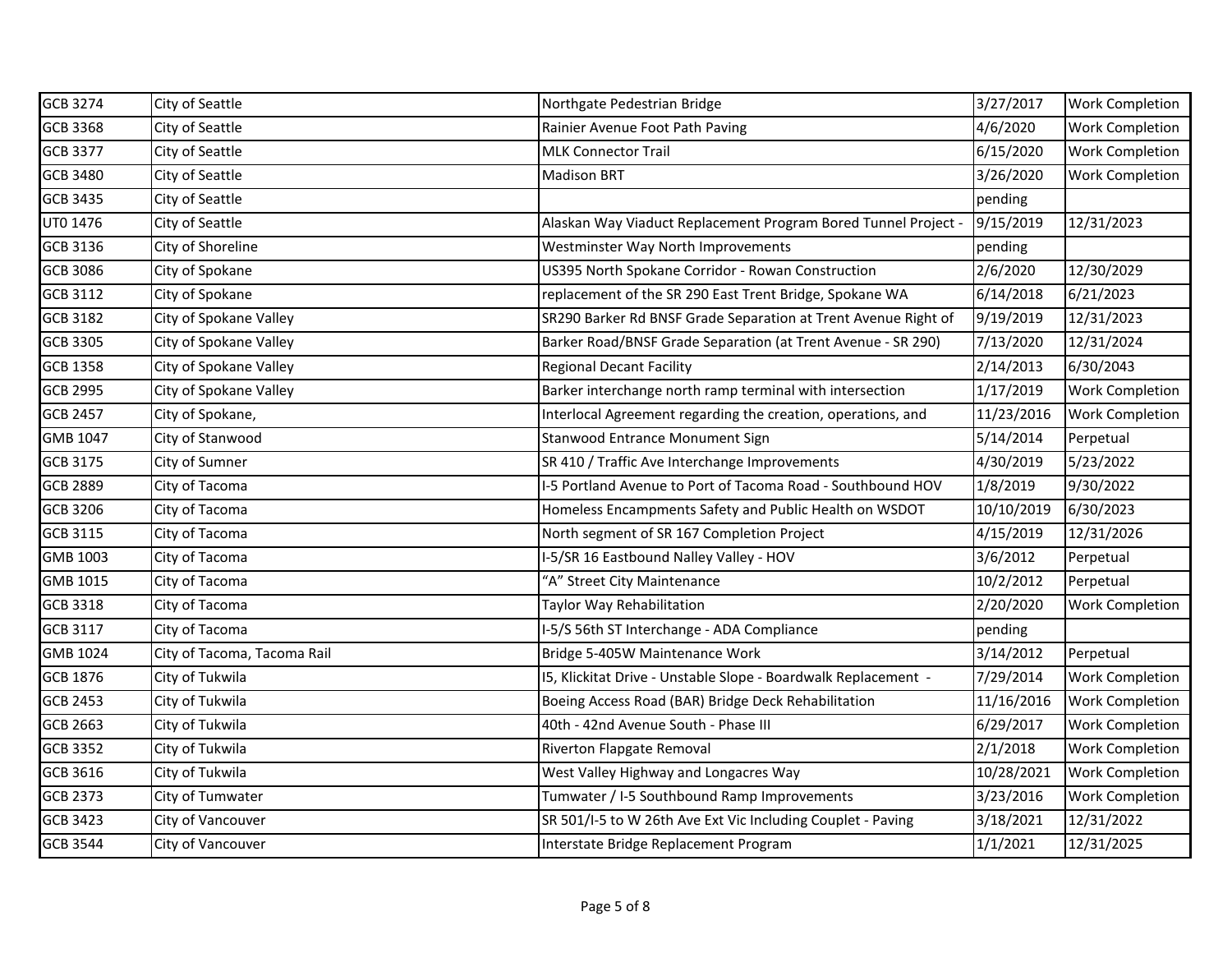| <b>GCB 3633</b> | City of Walla Walla                                                                                                  | SR125 Paving, ADA Compliance Project and Railroad Project                    | 03/24/2022 | 12/31/2023             |
|-----------------|----------------------------------------------------------------------------------------------------------------------|------------------------------------------------------------------------------|------------|------------------------|
| GCB 3311        | City of Walla Walla                                                                                                  | SR 125 / Plaza Way Intersection Improvements                                 | 9/2/2020   | Work Completion        |
| <b>GCB 2947</b> | City of Wenatchee                                                                                                    | SR285 Connecting Washington North Wenatchee                                  | 1/1/2018   | Work Completion        |
| <b>GCB 3465</b> | City of West Richland                                                                                                | SR 224/38th Ave Traffic Signal                                               | 4/9/2021   | 6/30/2022              |
| <b>GCB 3438</b> | City of West Richland                                                                                                | <b>West Richland Police Station</b>                                          | 3/3/2021   | 12/31/2022             |
| <b>GCB 2883</b> | City of Woodinville                                                                                                  | Sammamish Bridge and Road Project                                            | 11/14/2017 | <b>Work Completion</b> |
| <b>GCB 3529</b> | City of Woodinville                                                                                                  | SR 202 / NE 145th High Intensity Activated Crosswalk (HAWK) Signal 6/20/2021 |            | Work Completion        |
| GCB 3306        | <b>Clark County</b>                                                                                                  | Centralized Signal System                                                    | pending    |                        |
| <b>GCB 3605</b> | Clark County Public WorksPO Box 9810Vancouver, WA 98666 SR 500 / NE 182nd Avenue Intersection Improvements           |                                                                              | 1/6/2022   | Work Completion        |
| <b>GCB 3280</b> | Columbia County                                                                                                      | US 12 Whetstone Creek/ Turner Road MP 372.57 to 372.58                       | 9/14/2020  | 12/31/2022             |
| GMB 1175        | Confederated Tribes of the Chehalis Reservation                                                                      | US 12, Anderson Road Safety Improvement                                      | pending    |                        |
| <b>GCB 2952</b> | Confederated Tribes of the Umatilla Indian Reservation                                                               | Master Environmental Services Agreement with Confederated                    | 1/2/2019   | 6/30/2028              |
| <b>GCB 3503</b> | Cowlitz-Wahkiakum Council of Governments                                                                             | Cowlitz - Wahkiakum MPO/RTPO                                                 | 7/1/2021   | 6/30/2023              |
| GCB 1361        | Cowlitz-Wahkiakum Council of Governments                                                                             | Mutual responsibilities in carrying out the Metropolitan                     | 2/2/2018   | Work Completion        |
| <b>GCB 3314</b> | C-TRAN                                                                                                               | Southbound I-5 Bus on Shoulder                                               | 5/7/2020   | <b>Work Completion</b> |
| <b>GCB 3407</b> | Department of Commerce                                                                                               | Capital Agreement with Washington State Ferries through Energy               | 6/5/2019   | 10/31/2023             |
| <b>GCB 3466</b> | <b>Department of Corrections</b>                                                                                     | Class IV and V Combined Work Crew Master Agreement                           | 7/1/2021   | 6/30/2023              |
| <b>GCB 2912</b> | <b>Department of Corrections</b>                                                                                     | Master Agreement Pilot Project Supersedes GCA 5885                           | 1/3/2018   | <b>Work Completion</b> |
| <b>GCB 3292</b> | Department of Ecology                                                                                                | Laboratory services                                                          | 11/15/2019 | 10/31/2022             |
| <b>GCB 3321</b> | Department of Ecology                                                                                                | ON-CALL ENVIRONMENTAL SERVICES                                               | 7/1/2020   | 6/30/2024              |
| <b>GCB 3122</b> | Department of Ecology                                                                                                | Mutual Agreement Collocation Facility between Department of                  | 7/1/2021   | 6/30/2041              |
| <b>GCB 1998</b> | Department of Ecology                                                                                                | Testing of water quality Best Management Practices (BMP) at the              | 9/14/2015  | Work Completion        |
| <b>GCB 3127</b> | Department of Ecology                                                                                                | Interagency Agreement ECY and WSDOT                                          | 3/16/2020  | Work Completion        |
| <b>GCB 3317</b> | Department of Ecology                                                                                                | DOE Litter Crew Reimbursement                                                | pending    |                        |
| <b>GCB 3376</b> | Department of Ecology                                                                                                | Dayton Ave Bldg. Work for ECY.                                               | 5/1/2020   | 12/31/2022             |
| <b>GCB 3655</b> | Department of Enterprise                                                                                             | Electric Vehicle Supply Equipment Installation K7392 SRL 17-0021             | 12/20/2021 | 12/31/2022             |
| <b>GCB 3558</b> | Department of Enterprise Services                                                                                    | 2901 3rd Ave Seattle- WSF Prj 21-05-198                                      | 5/26/2021  | 6/30/2022              |
| <b>GCB 3142</b> | Department of Enterprise Services                                                                                    | Davenport Office HVAC Upgrade                                                | 8/22/2018  | 12/31/2022             |
| <b>GCB 3113</b> | Department of Enterprise Services                                                                                    | Energy Efficiency Upgrades for Vancouver and Tumwater Buildings              | 7/15/2014  | 4/30/2025              |
| <b>GCB 2986</b> | Department of Enterprise Services (DES)Div of Real Estate SvdNew Lease space for Tacoma Project Engineer (PE) Office |                                                                              | 03/26/2017 | 12/31/2022             |
| <b>GCB 3522</b> | Department of Fish & Wildlife                                                                                        | Fish Passage Assessment, Inventory and Project Support                       | 7/1/2021   | 6/30/2023              |
| <b>GCB 3475</b> | Department of Fish & Wildlife                                                                                        | Master Agreement - See Tasks                                                 | 7/1/2021   | 6/30/2025              |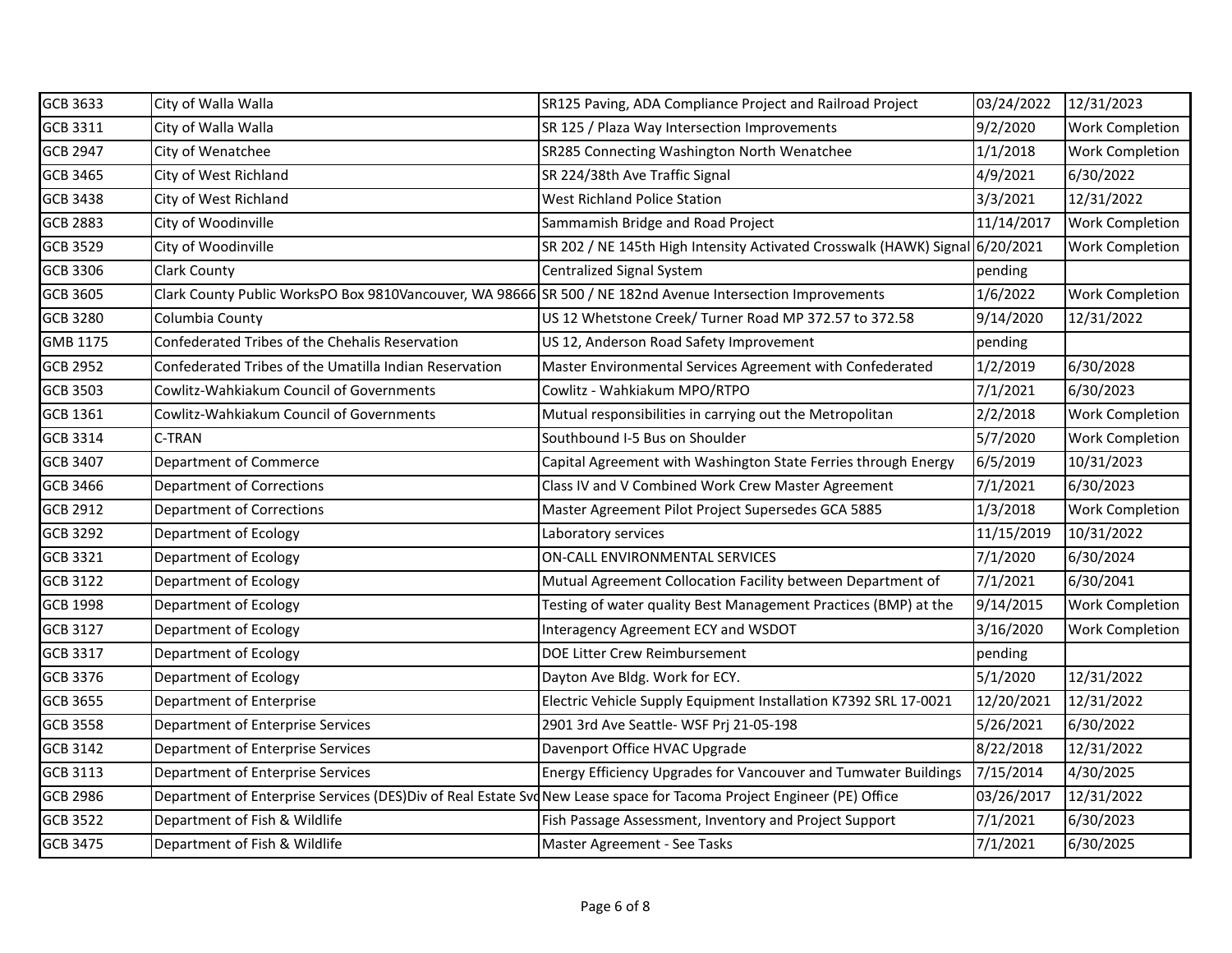| <b>GCB 3672</b> | Department of Fish & WildlifePO Box 43160Olympia, WA 985 Western Pond Turtle Estimation Project |                                                                                                                                    | 04/01/2022 | 08/31/2022             |
|-----------------|-------------------------------------------------------------------------------------------------|------------------------------------------------------------------------------------------------------------------------------------|------------|------------------------|
| <b>GCB 3575</b> |                                                                                                 | Department of Fish & WildlifePO Box 432000lympia, WA 985 I-5 Woodland Vicinity at Horseshoe Lake – Upgrade Pump System (E11/1/2021 |            | 11/1/2026              |
| <b>GCB 3159</b> | Department of Health                                                                            | Complete Streets - increase physical activities by friendly routes to                                                              | 7/15/2019  | 9/29/2023              |
| GCB 3144        | Department of Natural Resources                                                                 | WSDOT to provide a public information officer                                                                                      | 5/29/2019  | 12/31/2022             |
| GCA 6654        | Department of Natural Resources                                                                 | SR 520, I-5 to Medina: Bridge Replacement and HOV Project                                                                          | 10/9/2013  | 12/31/2023             |
| GCA 6474        | Department of Natural Resources                                                                 | Fire Suppression Resources Availability Agreement                                                                                  | 6/25/2010  | 6/30/2025              |
| <b>GCB 3673</b> | Dept of Agriculture                                                                             | WSDA is seeking to control the spread of Japanese Beetle within the 03/13/2022                                                     |            | 6/30/2022              |
| <b>GCB 3648</b> | Douglas County140 19th N.W.East Wenatchee WA 98802                                              | Homeless Encampment Cleanup                                                                                                        | 2/11/2022  | 6/30/2023              |
| <b>GCB 2506</b> | Eastern Washington University                                                                   | SR 395, North Spokane Corridor                                                                                                     | 10/1/2016  | 12/31/2023             |
| <b>GCB 3460</b> | <b>Eastern Washington University</b>                                                            | ON-CALL CULTURAL RESOURCES SERVICES                                                                                                | 7/1/2021   | 6/30/2025              |
| <b>GCB 3203</b> | <b>Federal Aviation Administration</b>                                                          | SR 531: 43rd Avenue NE to 67th Ave NE Widening Project                                                                             | 8/20/2019  | <b>Work Completion</b> |
| <b>GCB 3512</b> | <b>Island County</b>                                                                            | <b>Island RTPO</b>                                                                                                                 | 7/1/2021   | 6/30/2023              |
| <b>GCB 2488</b> | <b>Island County</b>                                                                            | SR 20 Design                                                                                                                       | 3/26/2019  | 9/13/2023              |
| <b>GCB 3256</b> | <b>Island County</b>                                                                            | Traffic Control Services at Clinton Ferry Terminal                                                                                 | 9/9/2019   | 9/30/2024              |
| <b>GCB 3539</b> | <b>Island County</b>                                                                            | Clinton Park and Ride and SR 525 Sidewalk Improvements- Park and 11/10/2021                                                        |            | 12/30/2026             |
| <b>GCB 3028</b> | <b>Island County</b>                                                                            | Honeymoon Bay Road - SR 525 Channelization Project                                                                                 | 7/20/2018  | <b>Work Completion</b> |
| <b>GCB 3190</b> | <b>Island County</b>                                                                            | Clinton Park and Ride and SR 525 Sidewalk Improvements- Park and                                                                   | 1/30/2020  | <b>Work Completion</b> |
| <b>GCB 3299</b> | <b>Island County</b>                                                                            | SR 20, Race to Welcher                                                                                                             | 2/24/2020  | <b>Work Completion</b> |
| <b>GCB 3079</b> | <b>Island County</b>                                                                            | Terry's Corner Park and Ride Expansion                                                                                             | pending    |                        |
| <b>GCB 1837</b> | Jefferson County Public Works                                                                   | SR19 / West Valley Rd Safe Routes to School                                                                                        | 3/16/2015  | <b>Work Completion</b> |
| <b>GCB 2021</b> | Jefferson County Public Works                                                                   | <b>Olympic Discovery Trail</b>                                                                                                     | 1/30/2017  | <b>Work Completion</b> |
| <b>GCB 3520</b> | Jefferson Transit Authority                                                                     | Peninsula Regional Transportation Planning Organization                                                                            | 7/1/2021   | 6/30/2023              |
| <b>GCB 2527</b> | <b>King County</b>                                                                              | Lake to Sound Trail Funding Agreement Segment C                                                                                    | 11/27/2018 | 6/30/2023              |
| <b>GCB 3300</b> | <b>King County</b>                                                                              | Cambridge                                                                                                                          | 11/7/2019  | 11/7/2024              |
| <b>GCB 3301</b> | <b>King County</b>                                                                              | Rattlesnake West                                                                                                                   | 2/1/2020   | 1/31/2025              |
| <b>GCB 1323</b> | <b>King County</b>                                                                              | Barton Street Pump Station Upgrade Project                                                                                         | 10/26/2012 | 6/30/2032              |
| <b>GCB 2742</b> | <b>King County</b>                                                                              | Sammamish Trail Riverbank Repair                                                                                                   | 6/5/2018   | <b>Work Completion</b> |
| <b>GCB 3470</b> | King County                                                                                     | Lake to Sound C Trail                                                                                                              | 4/21/2021  | <b>Work Completion</b> |
| <b>GCB 3495</b> | <b>King County</b>                                                                              | S 188th St & Orillia Rd S Rechannelization                                                                                         | 4/21/2021  | <b>Work Completion</b> |
| <b>GCB 3526</b> | <b>King County</b>                                                                              | <b>Flood Risk Reduction</b>                                                                                                        | 7/13/2021  | <b>Work Completion</b> |
| <b>GCB 3325</b> | King County Metro                                                                               | Metro Eastlake Bus Layover                                                                                                         | pending    |                        |
| <b>GCB 3286</b> | <b>Kitsap County</b>                                                                            | Washington Boulevard Improvements                                                                                                  | 11/1/2019  | 11/1/2022              |